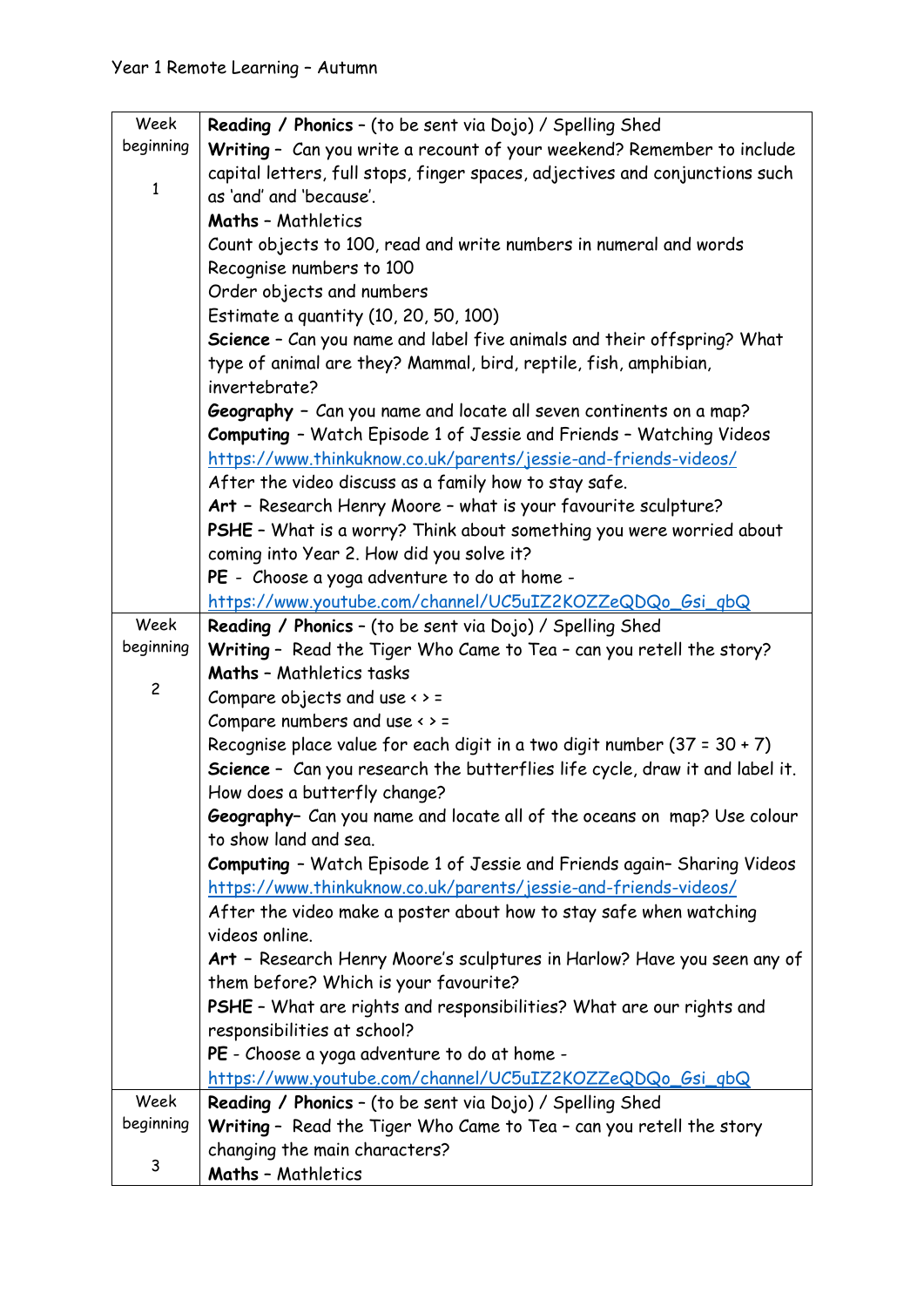|           | Find fact families with all numbers to 20 (addition and subtraction)       |
|-----------|----------------------------------------------------------------------------|
|           | Find related facts (7+3 so 70 +30, 17 + 4 = 21 so 170+ 40 = 210)           |
|           | Science - Can you research the frogs life cycle, draw it and label it. How |
|           | does a frog change?                                                        |
|           | Geography - Can you label all of the countries of the UK correctly on a    |
|           | map? Use different colours to show the different countries borders.        |
|           | Computing - Watch Episode 2 of Jessie and Friends - Sharing Pictures       |
|           | https://www.thinkuknow.co.uk/parents/jessie-and-friends-videos/            |
|           | After the video discuss as a family how to stay safe.                      |
|           | Art - Sketch your favourite Henry Moore sculpture.                         |
|           | PSHE - How can we be safe and fair at school to make sure that everyone    |
|           | can learn? Create a poster.                                                |
|           | PE - Choose a yoga adventure to do at home -                               |
|           | https://www.youtube.com/channel/UC5uIZ2KOZZeQDQo_Gsi_gbQ                   |
| Week      | Reading / Phonics - (to be sent via Dojo) / Spelling Shed                  |
| beginning | Writing - Can you write a recount of your favourite memory? Remember to    |
|           | include capital letters, full stops, finger spaces, adjectives and         |
| 4         | conjunctions such as 'and' and 'because'.                                  |
|           | <b>Maths - Mathletics</b>                                                  |
|           | Use pairs to find next $10(23 + 2 = 30)$                                   |
|           | Find change from 20p, 30p, 50p                                             |
|           | Investigate amounts of money that can be made                              |
|           | Science - Research the main things that humans need to survive. Can you    |
|           | explain why each of these things is important.                             |
|           | Geography - Can you name 5 human features of geography and 5 physical      |
|           | features of geography? Write a short explanation of the difference.        |
|           | Computing - Watch Episode 2 of Jessie and Friends - Sharing Pictures       |
|           | https://www.thinkuknow.co.uk/parents/jessie-and-friends-videos/            |
|           | After the video create a poster to explain how to stay safe.               |
|           | Art - Sketch your favourite Henry Moore sculpture.                         |
|           | PSHE - What does it mean to value someones contribution? Think of three    |
|           | ways that we can show something that we are listening and care about       |
|           | what they are saying.                                                      |
|           | PE - Choose a yoga adventure to do at home -                               |
|           | https://www.youtube.com/channel/UC5uIZ2KOZZeQDQo_Gsi_gbQ                   |
|           |                                                                            |
| Week      | <b>Reading / Phonics - (to be sent via Dojo) / Spelling Shed</b>           |
| beginning | Writing - Can you research tigers and write 8 facts with bullet points?    |
| 5         | Can you now put these verbs into sentences?                                |
|           | <b>Maths - Mathletics</b>                                                  |
|           | Find 10 more, find 10 less from any given number                           |
|           | Find number bonds to 100 using related facts / multiples of 10             |
|           | Science - What is a balanced diet? Can you design a healthy plate and      |
|           | label the food groups?                                                     |
|           | Geography - Research human and physical features of Harlow.                |